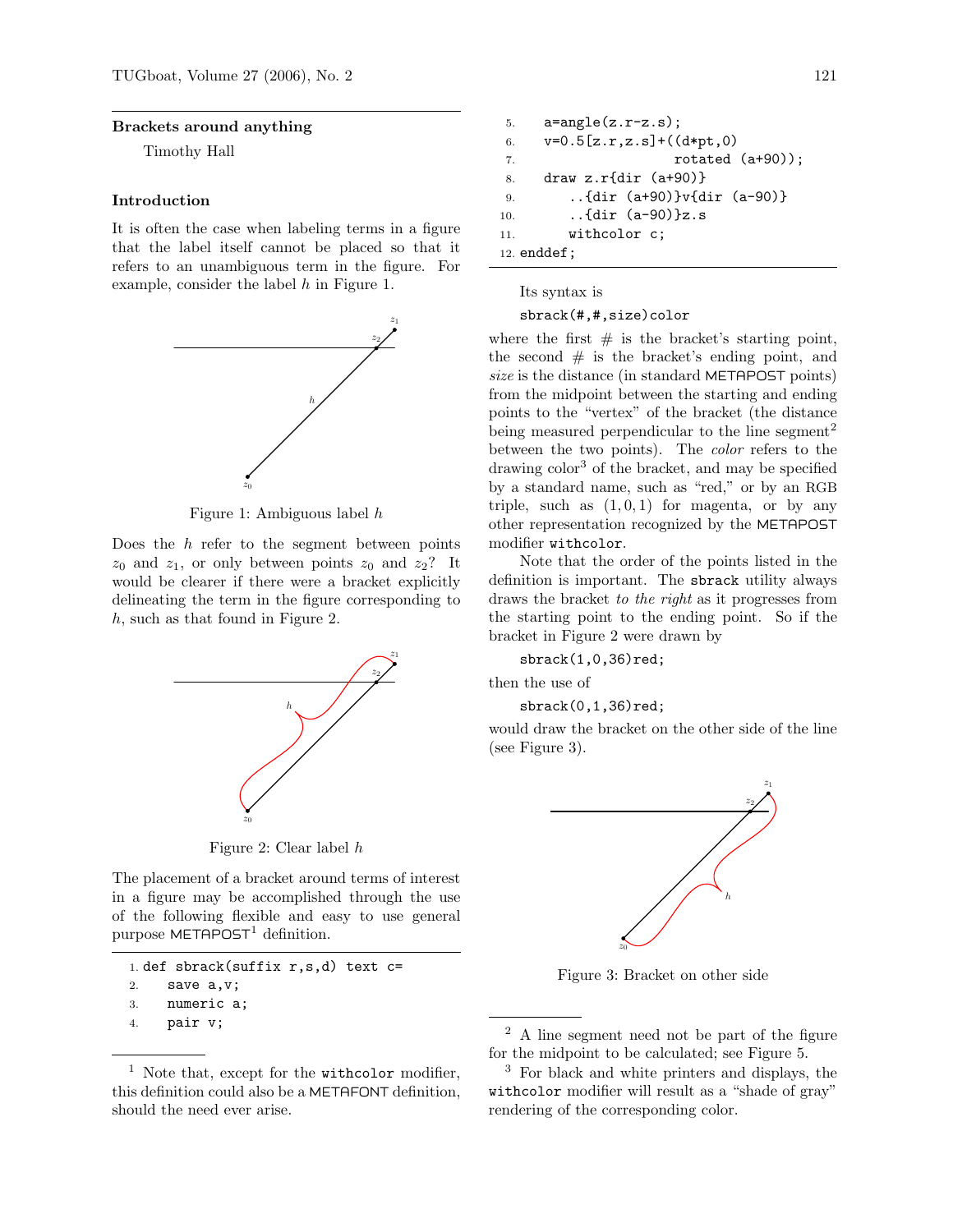# Placement of labels

The label h in Figure 2 was placed by

```
label.lft(%
  btex $h$ etex,
   0.5[z0,z1]
   +((40pt,-6*sind(angle(z1-z0))*pt)
  rotated(angle(z1-z0)+90)));
```
Since the vertex of the bracket was placed 36 points from the line (in this particular case), this label is placed to the left of the vertex by an additional 4 points (for a total of 40 points). The term involving the sine (in degrees) ensures that the label will be "pointed to" by the curvature of the path around the vertex of the bracket.

The label  $h$  in Figure 3 was placed by

```
label.lft(%
  btex $h$ etex,
   0.5[z0,z1]
   +((40pt,4*sind(angle(z0-z1))*pt)
  rotated(angle(z0-z1)-90)));
```
which only differs from before in the order of the points  $(z_0 \text{ and } z_1 \text{ are interchanged})$ , and that positive 4 is used instead of negative 6, and the rotation angle is 180 degrees from the previous form. The choice of 4 or 6 is subjective and depends on the particular circumstances where it is used<sup>4</sup> (and on the preferences of the user). However, the positive and negative signs, as well as the  $+90$  degrees and −90 degrees choice in the rotation, must be used correctly depending on which side the bracket is drawn. Using the wrong values will result in (a) the label being on the opposite side as the bracket, or (b) the label being significantly misaligned, and therefore distracting.

The label itself may be rotated to align consistently with the bracket itself. For example, in Figure 4, the label was produced by

```
label.lft(%
  btex $\left\|\rho\right\|$ etex,z3)
  rotatedabout(z3,angle(z0-z1)-90);
```
where  $z_3$  is the vertex of the bracket.<sup>5</sup> The complete METAPOST code for this example is instructional, as it combines several aspects of displaying a bracketed figure.



Figure 4: T<sub>F</sub>X Label

```
1. beginfig(4);
2. pickup pencircle scaled1pt;
3.
4. z0=(0,0);5. z1-z0=(0.50in,-1.00in);6. z3=0.5[z1,z0]7. +((12pt,2*sind(angle(z0-z1))*pt)8. rotated(angle(z0-z1)+90));
9.
10. draw z0..0.5[z0,z1]..z1;
11. sbrack(0,1,12)red;
12.
13. pickup pencircle scaled4pt;
14. drawdot z0;
15. drawdot z1;
16.
17. label.top(btex $z_0$ etex,z0);
18. label.bot(btex $z_1$ etex, z1);
19. label.lft(%
20. btex \left\{\Vert\rho\Vert\right\} btex \left\{\Vert\phi\Vert\right\}21. rotatedabout(z3,angle(z0-z1)-90);
22. endfig;
```
Straight line segments are not required for sbrack to work properly, since its definition only requires non-identical points, a spacing measure, and a drawing color (see Figure 5). None of these parameters have a default value. Note that it is up to the individual user to place the brackets and labels drawn by sbrack so that they do not interfere with any other terms in the figure.

#### Summary example

Figure 6 summarizes the flexibility of the sbrack METAPOST definition. It is drawn by the following program:

<sup>4</sup> In the example given, the nature of the ascender on the left side of the letter "h" is the primary reason for using 4 rather than 6.

<sup>&</sup>lt;sup>5</sup> Note rotatedabout or rotatedaround must be used, rather than rotated.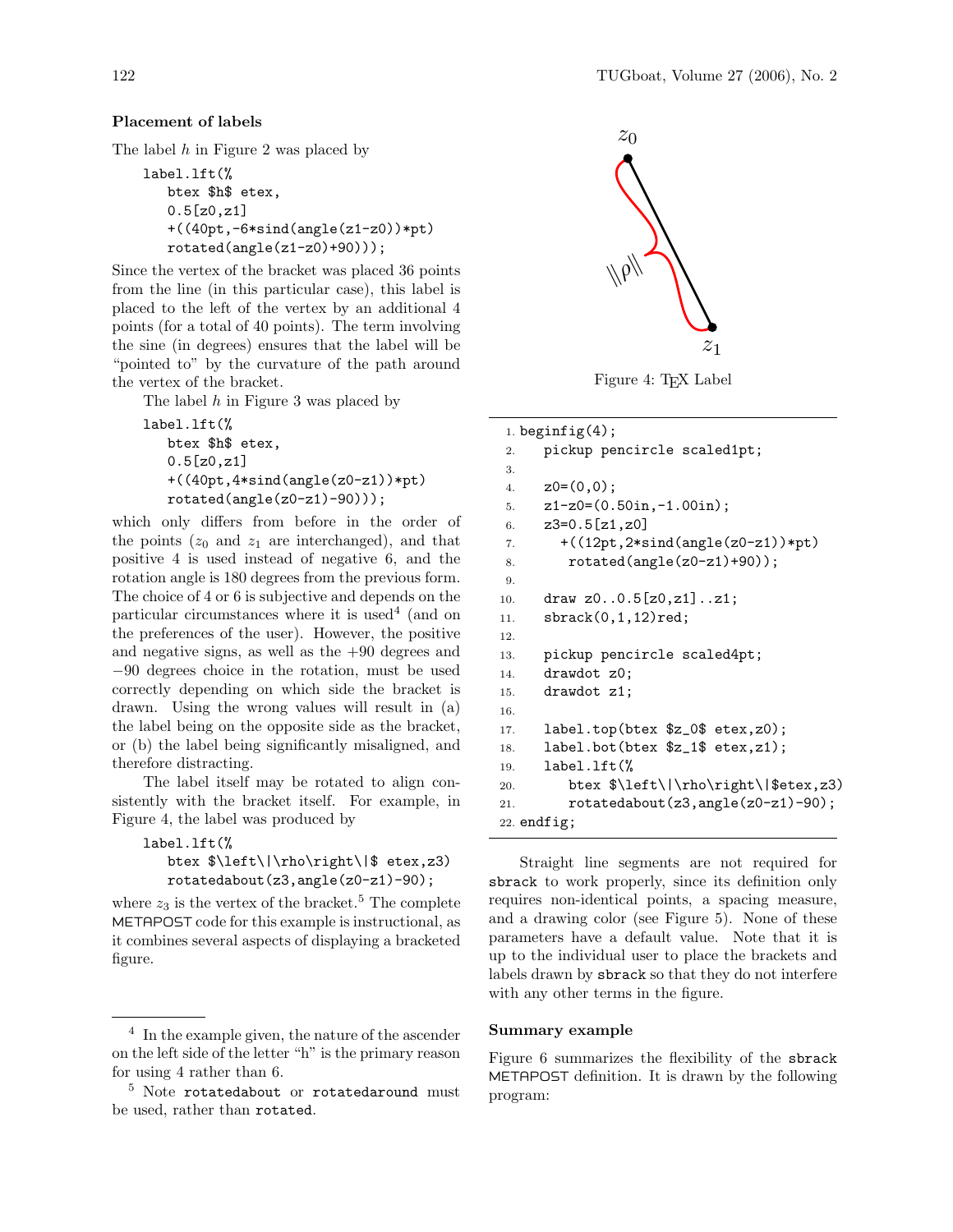

Figure 5: Indicator Label



Figure 6: Summary Example

```
1. beginfig(6);
2. path pth[];
3. pickup pencircle scaled1pt;
4. pth[1]=halfcircle scaled4in;
5.
6. Z0=(0,0); Z1-z0=(0,2in);7. z1'-z1=(0,0.5in); z1'=-0.5[z1,z1'];8. z2-z1'=(2in,0);9. pth[2]=quartercircle scaled1/2in
10. rotated180 shifted z2;
11. z2'-z2=(0,-1in); z3-z2=(0,1in);12. z4=pth[1] intersectionpoint (z0--z3);
13. z5'-z2=(-1/8in,0); z5''-z2=(0,1/8in);14. z5'' - z2 = (0, -1/8in);
15. z6=pth[2] intersectiontimes (z0--z2);
16. pth[3]=subpath (0,x6) of pth[2];
17. pth[4]=subpath (x6,2) of pth[2];
18.
19. draw halfcircle scaled 4in;
```

```
20. draw z1' --z2; draw z0--z1;
21. draw z0--z2; draw z2--z3;
22. draw z0--z3;
23. draw z2--z2' dashed evenly scaled2;
24. draw z1--z1' dashed evenly scaled2;
25. draw z5' --(x5', y5'') --z5';
26. draw z5' --(x5', y5'') --z5''';
27. draw pth[3]; draw pth[4];
28. sbrack(1',1,12)red;
29. sbrack(3,4,24)green;
30. sbrack(0,2,36)(1,0,1);
31. sbrack(1',2,24)(0,1,1);
32. sbrack(2,3,24)red;
33. sbrack(1,0,24)blue;
34.
35. pickup pencircle scaled4pt;
36. drawdot z0; drawdot z1; drawdot z1';
37. drawdot z2; drawdot z3; drawdot z4;
38.
39. label.top(btex $x$ etex,
40. 0.5[z1', z2] + ((40pt,41. -6* \sin d(\text{angle}(z1'-z2))*pt)42. rotated(angle(z1'-z2)+90)));
43. label.rt(btex $d$ etex,
44. 0.5[z0, z2] + ((40pt,45. 4* \sin d(\text{angle}(z0-z2))*pt46. rotated(angle(z0-z2)+90)));
47. label.rt(btex $z$ etex,
48. 0.5[z2,z3]+(24pt,0));49. label.lft(btex $r$ etex,
50. 0.5[z0, z1] - (24pt, 0));51. label.lft(btex $a$ etex,
52. z1'' - (12pt,0));
53. label.lft(btex $h$ etex,
54. 0.5[z3,z4]+((24pt,55. -4*sind(angle(z3-z4))*pt)
56. rotated(angle(z3-z4)+90)));
57. label.lft(btex $\beta$ etex,
58. point 3*x6/4 of pth[2]);
59. label.bot(btex $\psi$ etex,
60. point (1+x6/2) of pth[2]);
61. endfig;
```
# Technical note

The term  $d$  in the sbrack definition is actually not a suffix as it is labeled. It is a text argument; indeed, a numeric that is joined with \*pt to form the  $x$ -value of a pair. However, the syntax of sbrack usage is simplified, i.e., made to be of shortest character length, by placing  $d$  with the suffixes, rather than as a separate text or expression. To wit: